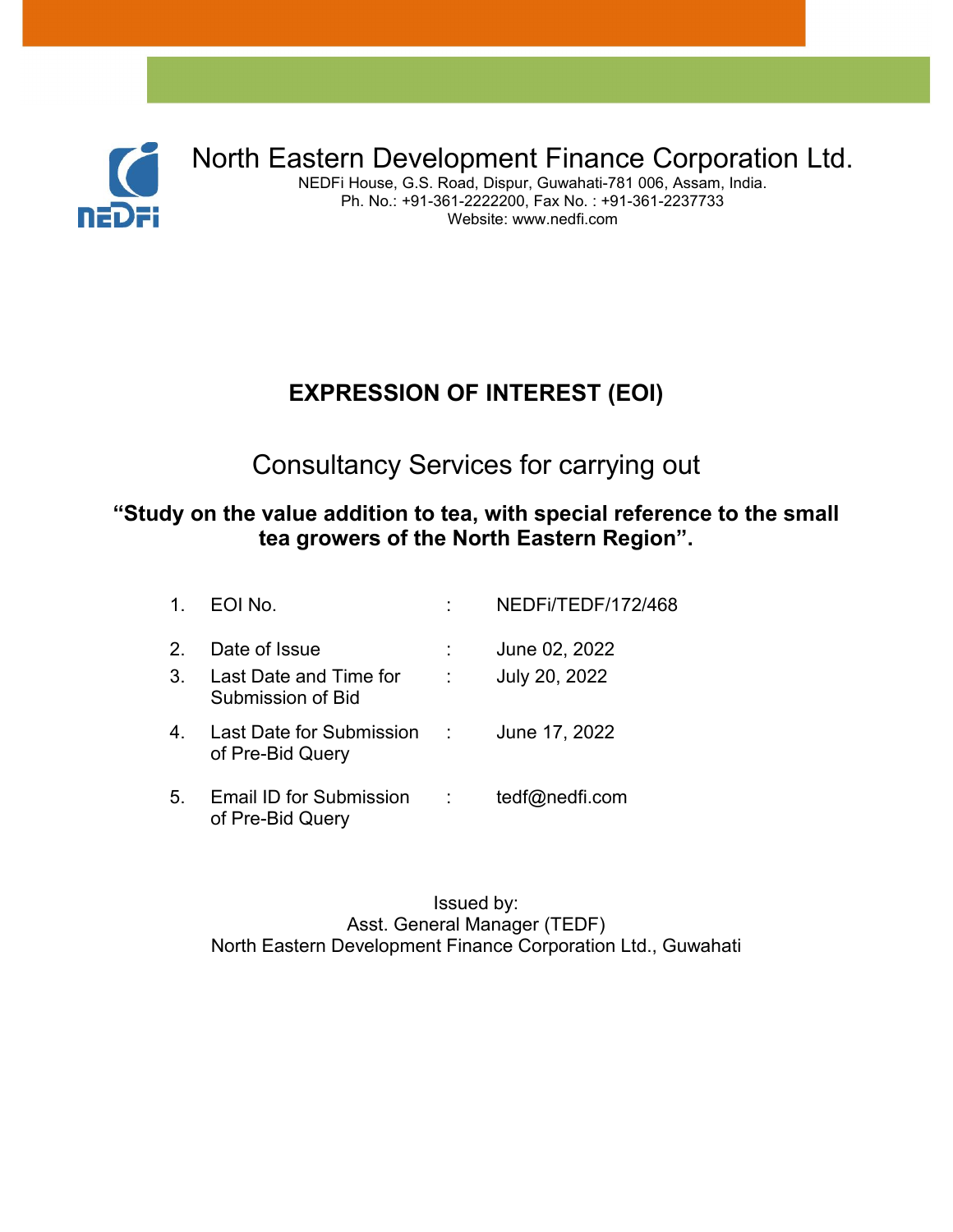| SI. No.        |                                | Page No.                                                             |                |
|----------------|--------------------------------|----------------------------------------------------------------------|----------------|
| $\mathbf{1}$   | Proprietary                    |                                                                      | $\mathbf{1}$   |
|                | Introduction                   |                                                                      | $1 - 2$        |
|                | Purpose of EOI<br>$\mathbf{1}$ |                                                                      | $\mathbf{1}$   |
|                | $\overline{2}$                 | Background                                                           | $\mathbf{1}$   |
| $\overline{2}$ | $\mathfrak{S}$                 | <b>Terms of Reference</b>                                            | $1 - 2$        |
|                | $\overline{4}$                 | Deliverables, Stages of Deliverables, Content of each<br>Deliverable | $\overline{2}$ |
|                | 5                              | Location of Work                                                     | $\overline{2}$ |
| 3              | <b>Instruction to Bidders</b>  |                                                                      | $3-4$          |
| 4              | <b>EOI Submission Format</b>   |                                                                      | 5              |
| 5              | <b>Evaluation Process</b>      |                                                                      | $6\phantom{1}$ |
| $6\phantom{1}$ | Qualifying Criteria            |                                                                      | $7 - 8$        |
| $\overline{7}$ | EOI Form-1                     |                                                                      | 9              |
| 8              | EOI Form-2                     |                                                                      | 10             |
| 9              | EOI Form-3                     |                                                                      | 11             |
| 10             |                                | EOI Form-4                                                           |                |
| 11             |                                | EOI Form-5                                                           |                |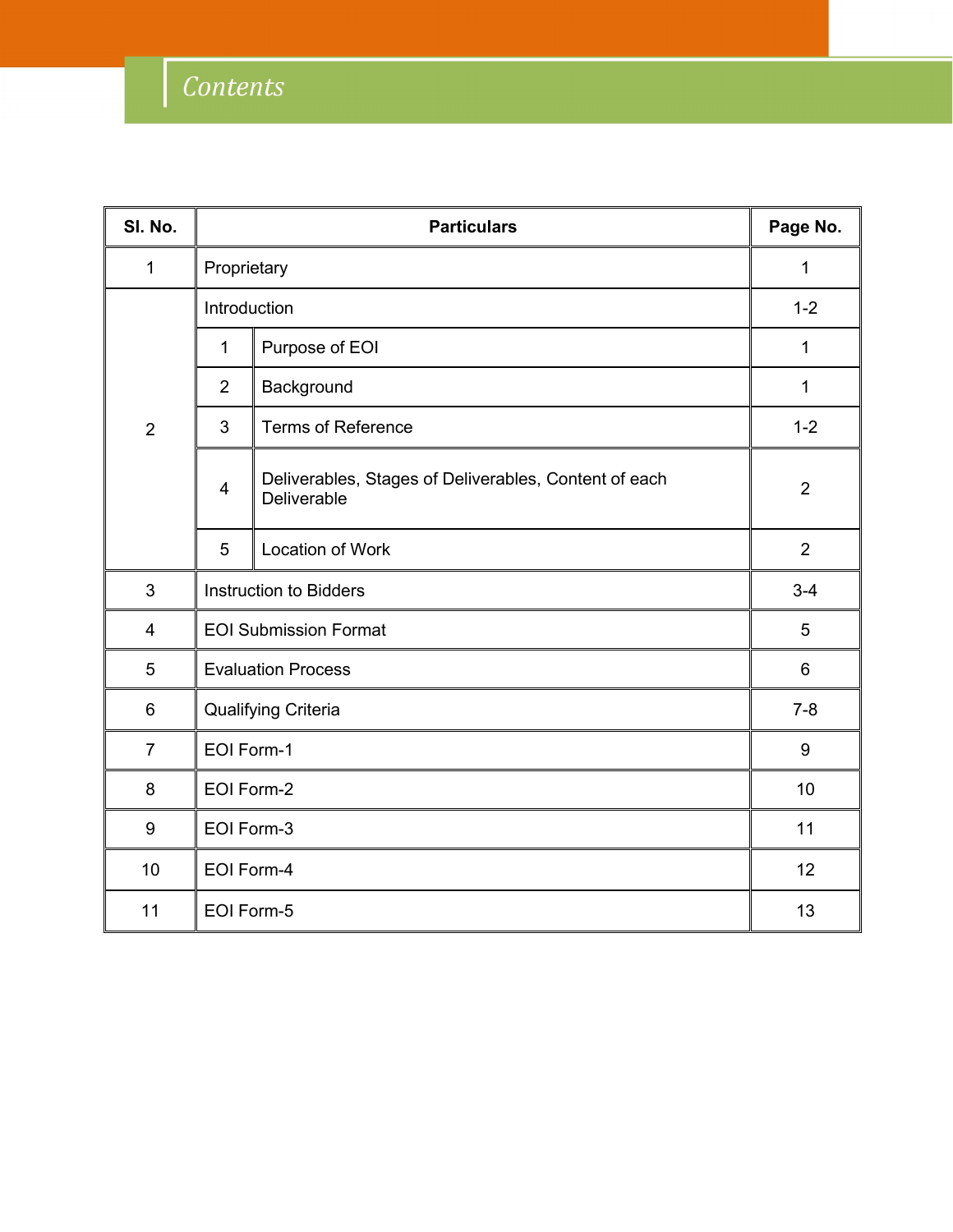This EOI is proprietary to NEDFi, and NEDFi reserves the right to recall the EOI in its entirety or in part. All responses to the EOI will become the property of NEDFi and will not be returned.

#### **1. Purpose of EOI**

The purpose of this Expression of Interest (EOI) is to short-list reputed consultant for conducting the study approved under the Techno Economic Development Fund (TEDF) administered by NEDFi. The objective of the document is to provide indicative information on the scope of the work, schedules, deliverables and required qualifying criteria for selection of the consultant. Request for Proposal (RFP) will be provided to only the shortlisted consultant as per the qualifying criteria provided in the EOI.

#### **2. Background**

2.1 The study proposal on "Study on the value addition to tea, with special reference to the small tea growers of the North Eastern Region" was placed during the 26<sup>th</sup> Executive Committee meeting of TEDF for consideration wherein the committee approved the study.

2.2 North Eastern Development Finance Corporation Ltd. (also referred to as 'NEDFi' in this EOI Document) is administering the Techno-Economic Development Fund (TEDF) on behalf of the Government of India.

2.3 As the administrator of the TEDF, NEDFi hereby invites Expression of Interest (EOI) to provide the following services: Provision of Consultancy Services for carrying out study on 'Study on the value addition to tea, with special reference to the small tea growers of the North Eastern Region'.

#### **3. Terms of Reference**

#### **3.1 Scope of the Work**

- 1. Study the present scenario of area, production and productivity under small tea growers in the respective states of the North East Region and their scope and potential for expansion and growth.
- 2. Analyse the different problems faced by the growers, specially related to securing benefits from supporting organizations, access to finance, sustaining production, processing and marketing of tea leaves, etc which are plaguing the sector in the region.
- 3. Identify the value added products related to tea production and make a comparative analysis (Cost benefit analysis) between traditional tea production and tea production associated with the value added products.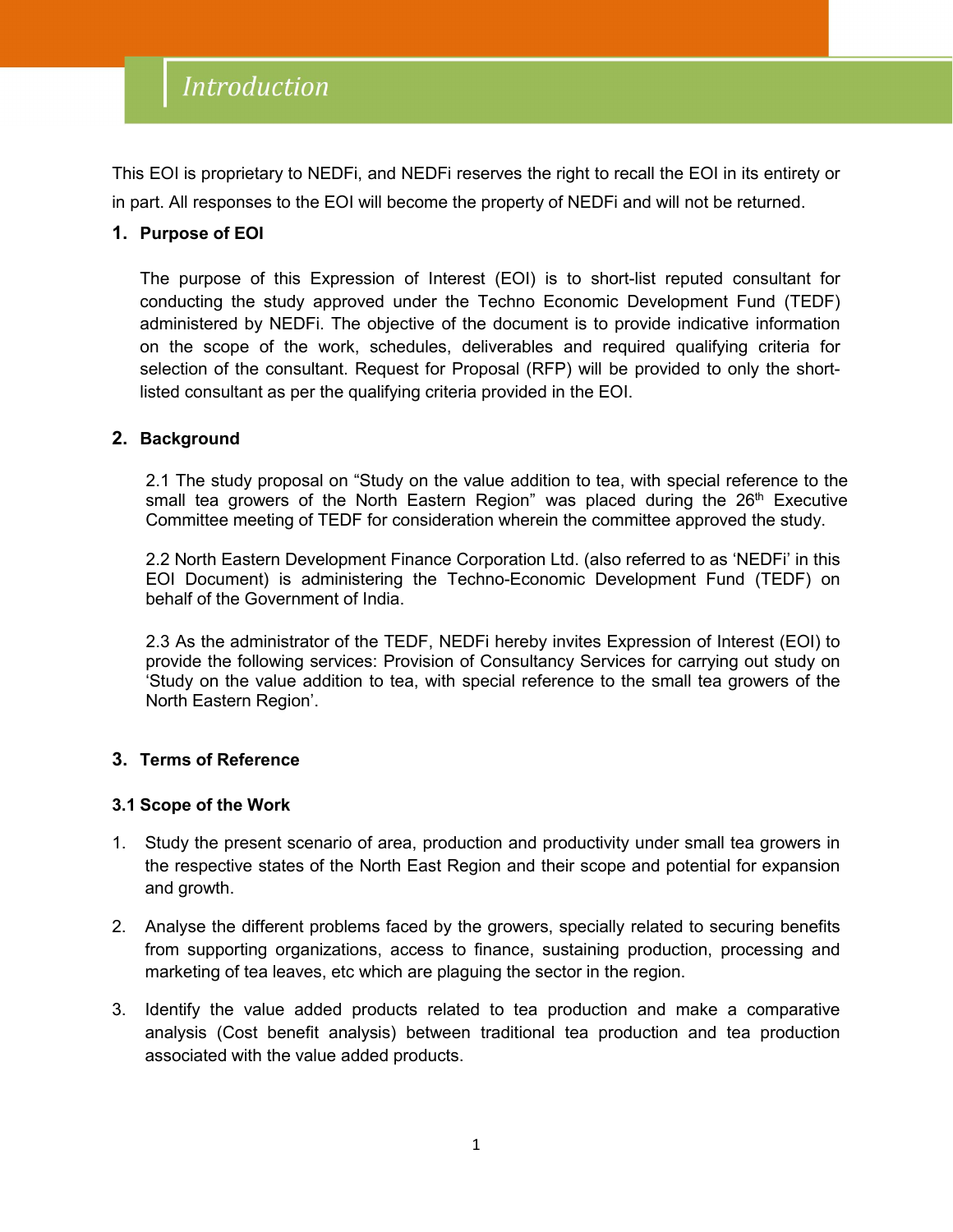- 4. Focus on the key features of incentives provided under central/ state government schemes and possible convergence of the different schemes for promoting production of value added products of small tea growers in the region.
- 5. Study the market potential of the value added products in the North Eastregion and in markets outside the region.
- 6. Frame policy prescriptions/ road map for the survival of small tea growers in the long run and the sustainable promotion of value added products from the sector.
- **7.** Identify bankable schemes for small tea growers in the region in the areas of production, processing, marketing of value added products, etc.

**3.2** The study has to be carried out by collecting data from field surveys /primary sources and from other secondary data collection methods. All the stakeholders of the sector have to be consulted at the state level/National level. The collected data has to be verified, tabulated and analyzed to derive the findings to cover the above mentioned points.

#### **4. Deliverables, Stages of Deliverables, Content of each Deliverable**

The Deliverables and Stages of Deliverables are given below:

| (1) Inception Report   | : Within 1(one) month of award of the contract;     |
|------------------------|-----------------------------------------------------|
| (2) Mid Term Report    | : Within 3 (three) months of award of the contract; |
| (3) Draft Final Report | : Within 5 (five) months of award of the contract;  |
| (4) Final Report       | : Within 8 (eight) months of award of the contract. |

- There will be a presentation after submission of the reports at each stage as mentioned above.
- 10 sets of coloured hard copy of the report to be submitted at each stages for evaluation by the experts along with a soft copy.
- 100 sets of coloured hard bound copies of the final report are to be submitted along with 50 copies of the report in soft copies in the form of CDs.

#### **5. Location of the Work**

Locations of the Work include the following places:

- All the states of North Eastern Region of India; and
- Other locations of the country relevant to the performance of the Assignment / Job.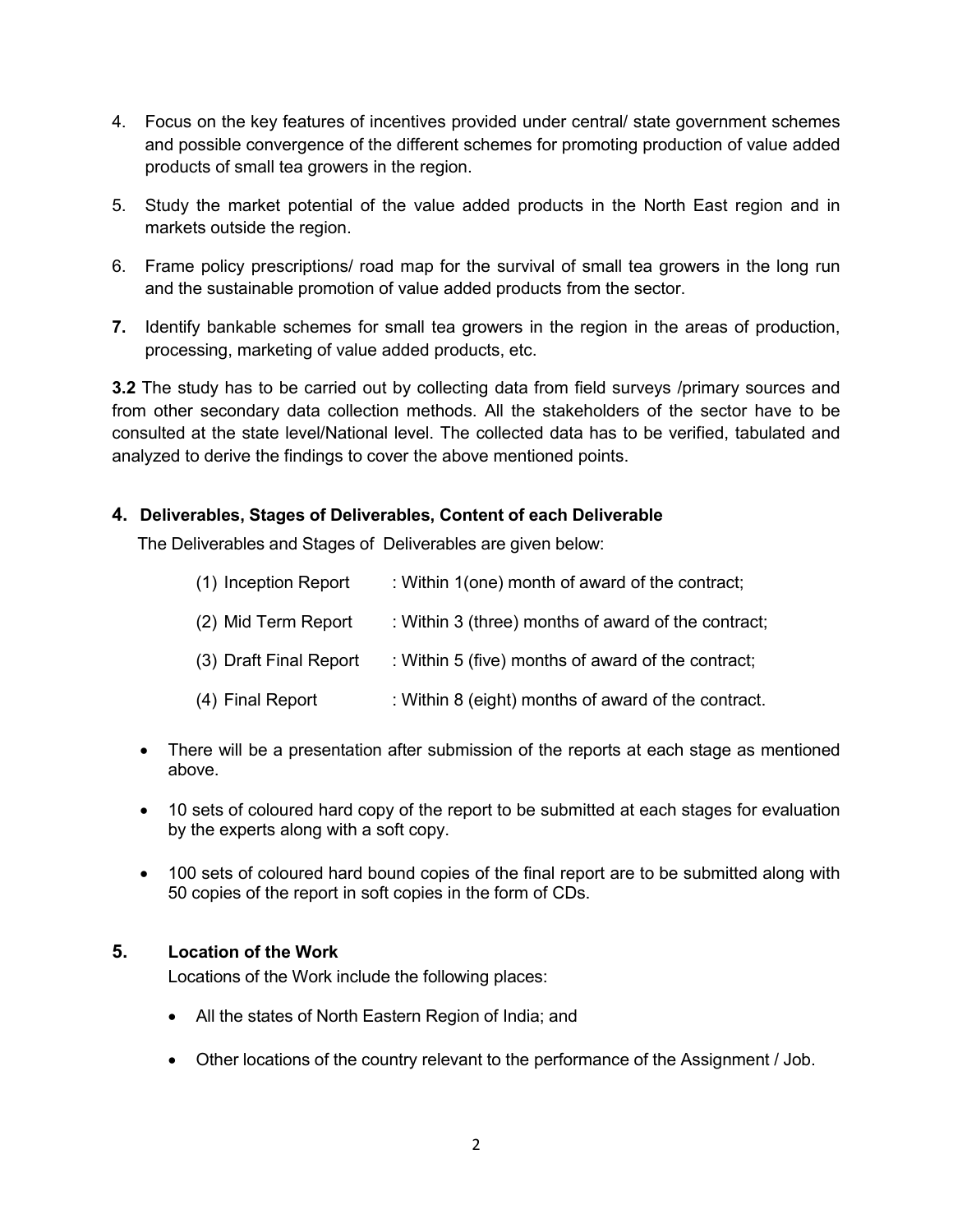- 1. Bidders may download the EOI document from [www.nedfi.com](http://www.nedfi.com). No physical copy of the EOI document would be made available.
- 2. Bidders are advised to carefully examine the EOI document. Submission of the bid shall be deemed to have been done after careful study and examination of the EOI document with full understanding of the Terms of Reference for the study.
- 3. The bid as well as all related correspondence exchanged shall be written in English language. If any supporting documents submitted are in any language other than English, translation of the same in English language is to be duly attested by the Consultants.
- 4. The response to this EOI should be full and complete in all respect. Bid should be submitted as per the format provided. Failure to furnish all information required by the EOI documents or submission of a proposal not substantially responsive to the EOI document in every respect will be at the Bidder's risk and may result in rejection of its EOI proposal.
- 5. The Bidder shall bear all costs associated with the preparation and submission of their EOI. NEDFi will not bear any costs in this regard.
- **6.** The last date for submission of EOI bid is indicated in the cover note. Any EOI received by NEDFi after the mentioned deadline shall be rejected and returned unopened to the Bidder. **Only the hard copy of the EOI bid is acceptable on or before the last date of submission of EOI bid.**
- 7. NEDFi will not be responsible for any delays in the submission of the EOI by any of the Bidder or loss of the same in transit. Bidders are advised to ensure the receipt of their EOI at the address indicated.
- 8. NEDFi is not bound to accept any EOI, and reserve the right to annul the selection process at any time prior to Contract award, without thereby incurring any liabilities.
- 9. This EOI does not commit NEDFi to award a contract or to engage in negotiations with any Bidder.
- 10. Pre-bid queries, if any, should be submitted through email to [tedf@nedfi.com](mailto:tedf@nedfi.com) on or before the date and time mentioned in the cover note. All pre-bid queries to be raised will relate to the EOI alone and no queries related to mode of selection, extension of timeline will be entertained.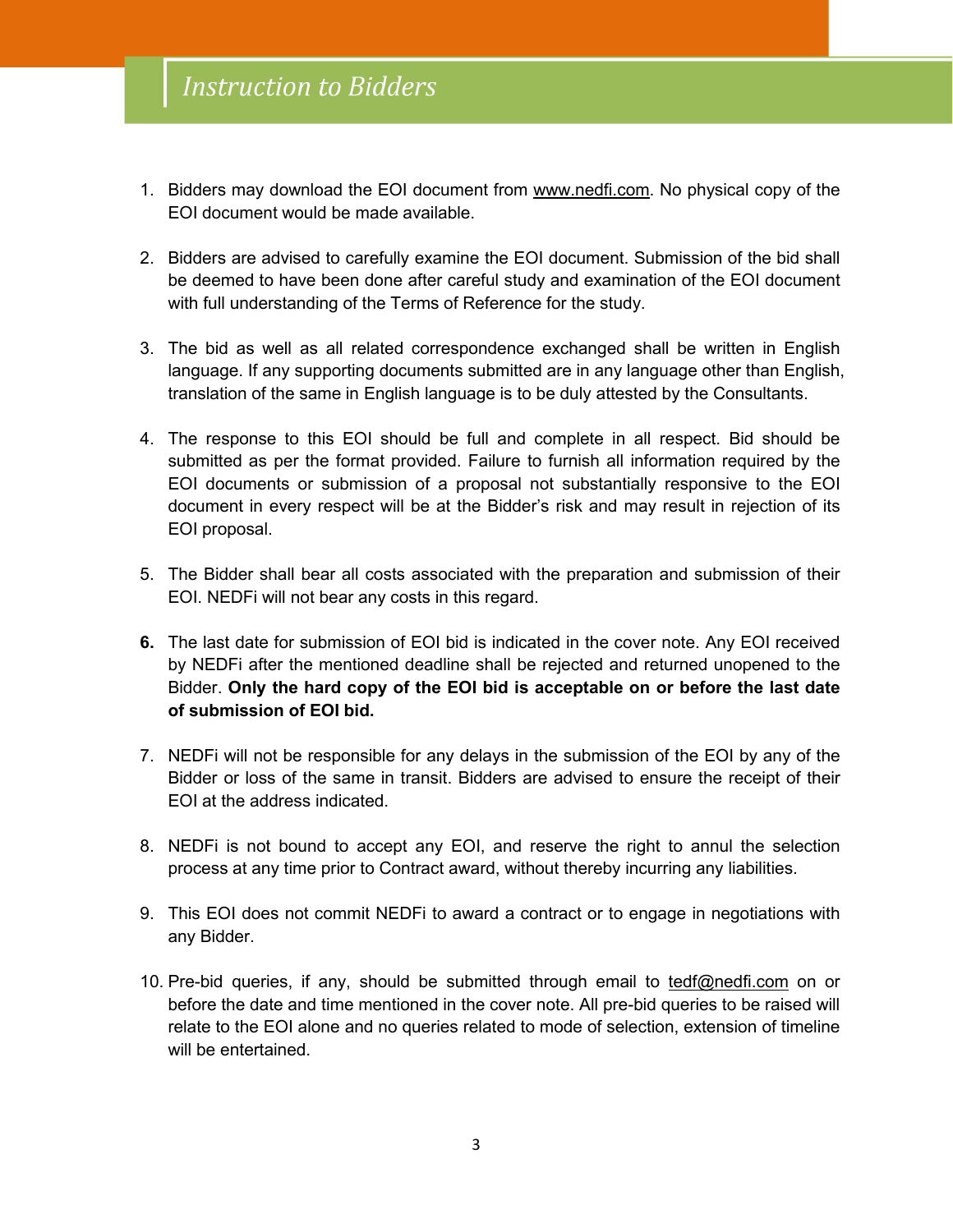- 11. NEDFi will endeavour to provide timely response to all queries. However, NEDFi makes no representation or warranty as to the completeness or accuracy of any response made in good faith.
- 12. The corrigendum (if any) and clarifications to the queries from all the bidders will be posted on [www.nedfi.com.](http://www.nedfi.com) Any such corrigendum shall be deemed to be incorporated into this EOI.
- 13. In the event of any corrigendum being made to the EOI, NEDFi may, at its discretion, extend the last date for receipt of EOI bids so as to provide reasonable time to the prospective Bidders to take into account the corrigendum while preparing their bids. Extension of time, if done, will be notified in the website ([www.nedfi.com](http://www.nedfi.com)).
- 14. This EOI does not constitute an offer by NEDFi. The bidder's participation in this process may result in NEDFi's shortlisting the bidder to submit a complete technical and financial response at a later date.
- 15. The validity of the bids shall be 180 days from the date of opening of bids.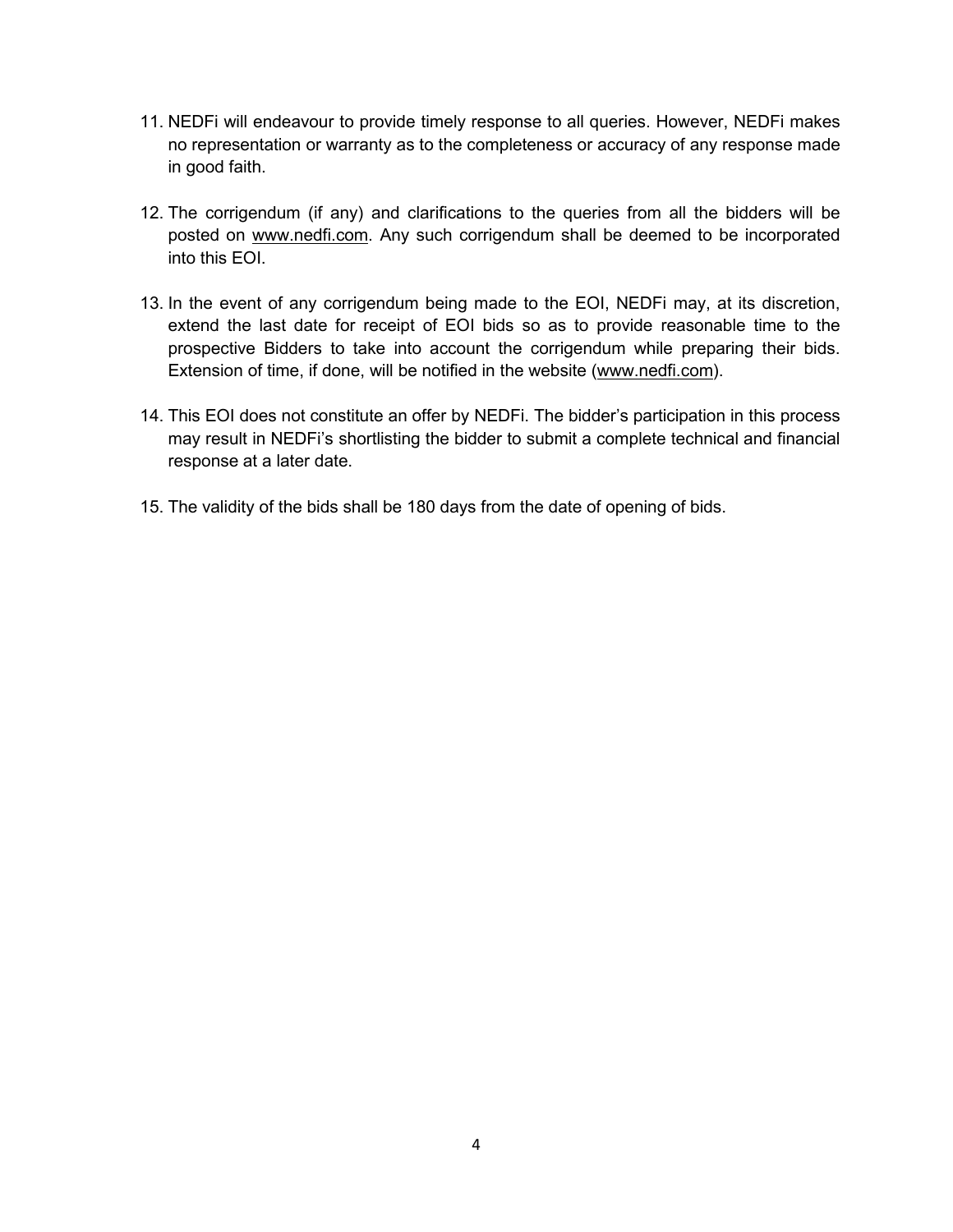The entire EOI proposal shall be strictly as per the format specified in this Invitation for Expression of Interest and any deviation may result in the rejection of the EOI proposal. All the necessary points required by this EOI Document have to be specified in clear detail. The following documents should be furnished for evaluation of EOI (to be submitted as per EOI Forms 1 to 5):

- **EOI Form-1:** Covering letter with Correspondence Details
- **EOI Form-2:** Brief profile of the Consultant showcasing the expertise available with them for undertaking the assignment along with information about their legal status, ownership and organizational structure.
- **EOI Form-3:** An abstract showing year wise Total Financial Turnover for the preceding 3 (three) years ending last day of the previous financial year along with the Audited Balance Sheets, Profit & Loss Account and other financial statement for the same period.
- **EOI Form-4:** Details of similar assignment(s) undertaken by the Consultant along with the experience certificate(s) from client(s) clearly indicating the scope of the services rendered by the Consultant in support of having completed the assignment(s) **and** Work Order(s) along with Self Certificate(s) of Completion (Certified by Statutory Auditor) of the assignment(s).
- **EOI Form-5:** Key Professionals: Giving Name, Qualifications & Experience (no. of years) in the relevant sectors.

All copies of documents submitted in the above regard have to be attested under the seal and signature of the Chief Executive / In Charge of Consultancy Wing.

Further the EOI must be certified by the Chief Executive / In Charge of Consultancy under his hand and seal in following manner:

*"I hereby declare that all the information and statements made in this Proposal are true and accept that any misinterpretation contained in it may lead to disqualification of the EOI submitted by our Firm / Company."*

NEDFi will not be responsible if the EOI submitted to it does not mention all the above points in sufficient detail and / or contain the above certification.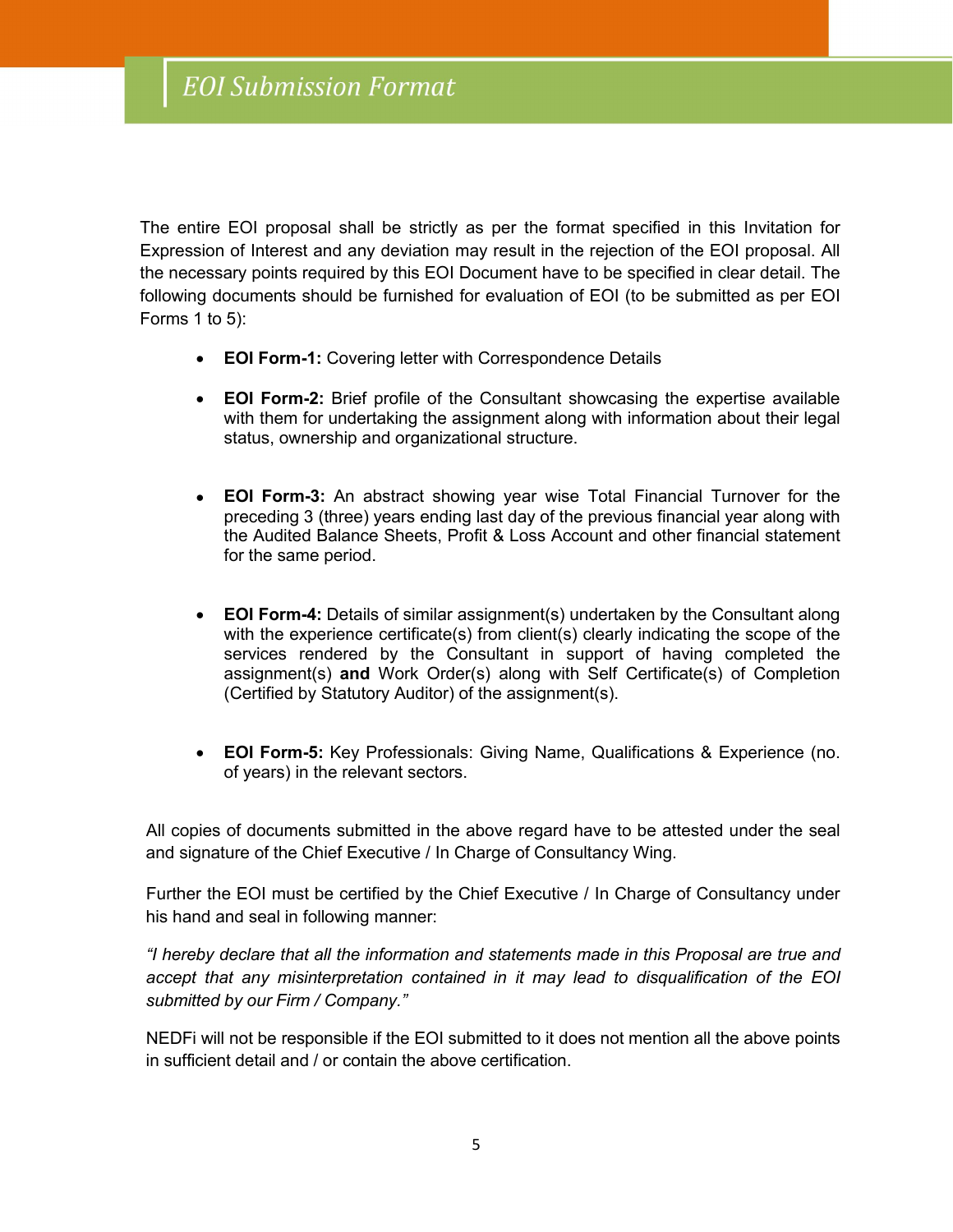- 1. NEDFi will constitute an EOI Proposal Evaluation Committee to evaluate the responses of the bidders.
- 2. The Committee shall evaluate the responses to the EOI based on supporting documents and documentary evidence submitted. Inability to submit requisite supporting documents may lead to rejection of the EOI. Each of the responses shall be evaluated to validate compliance of the bidders according to the Forms and the supporting documents specified in this document.
- 3. The Committee may seek clarification in writing to the bidders through NEDFi to evaluate suitability of the bidder for the assignment.
- 4. The decision of NEDFi in the evaluation of responses to the EOI shall be final. No correspondence will be entertained outside the evaluation process of the Committee.5. NEDFi reserves the right to reject any or all proposals.
- 
- 6. NEDFi will shortlist bidders who meet the Qualifying Criteria mentioned in this Invitation to Expression of Interest.
- 7. Any attempt by a Bidder to influence the bid evaluation process may result in the rejection of its EOI proposal.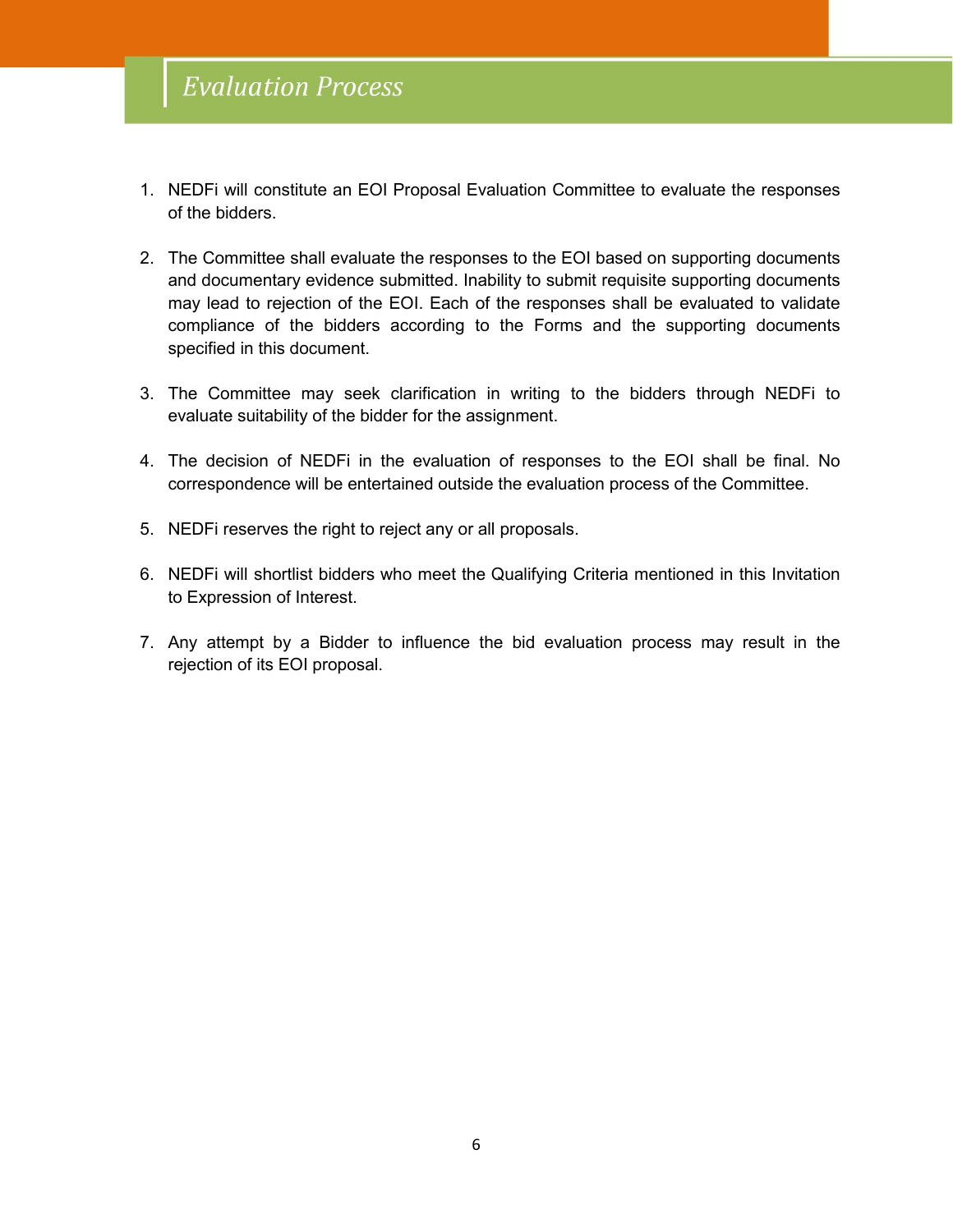# Qualifying Criteria

#### **An EOI must meet the specific requirement for all the criteria listed below to be shortlisted.**

The short-listing criteria are as follows:

| <b>Criteria</b>                                | <b>Specific Requirement</b>                                                                                                                                                                                         |                                                          |
|------------------------------------------------|---------------------------------------------------------------------------------------------------------------------------------------------------------------------------------------------------------------------|----------------------------------------------------------|
| Experience of the<br>Organization              | Should have been operating for the last 5 (five)<br>years                                                                                                                                                           | Certificate of<br>incorporation /<br>Registration.       |
|                                                | Must have experience in carrying out 1 (one)<br>assignment of similar nature in the past three<br>years with value not less than Rs.10.00 Lakhs,<br>or,                                                             | Copy of Work Order and<br><b>Completion Certificate.</b> |
|                                                | 2 (two) assignments or similar nature in the<br>past three years with value not less than<br>Rs.5.00 lakhs each.                                                                                                    |                                                          |
|                                                | **Assignment of<br>similar<br>nature<br>would<br>preferably indicate studies related to Value<br>Addition to Tea & Marketing of tea products,<br>Small Tea Growers & Capacity building of<br>Small Tea Growers etc. |                                                          |
|                                                | Must have experience in carrying out atleast<br>1(one) study in North Eastern India in past<br>three years                                                                                                          | Copy of the Work Order<br>and Completion<br>Certificate. |
|                                                | Must have experience in carrying out atleast<br>1(one) study for Government of India/State<br>Government Ministries or Departments in the<br>past three years                                                       | Copy of the Work Order<br>and Completion<br>Certificate. |
| <b>Financial Strength</b><br>of the Consultant | Annual Turnover during each of the last three<br>financial years (as per the last published<br>least<br><b>Balanced</b><br>sheets),<br>should<br>be<br>at<br>Rs.1 (one) Crore.                                      | Certificate from the<br>statutory auditor.               |
|                                                | Turnover from Consultancy Services during<br>each of the last three financial years (as per<br>the last published Balanced sheets), should<br>be at least Rs. 50 lakhs.                                             | Certificate from the<br>statutory auditor.               |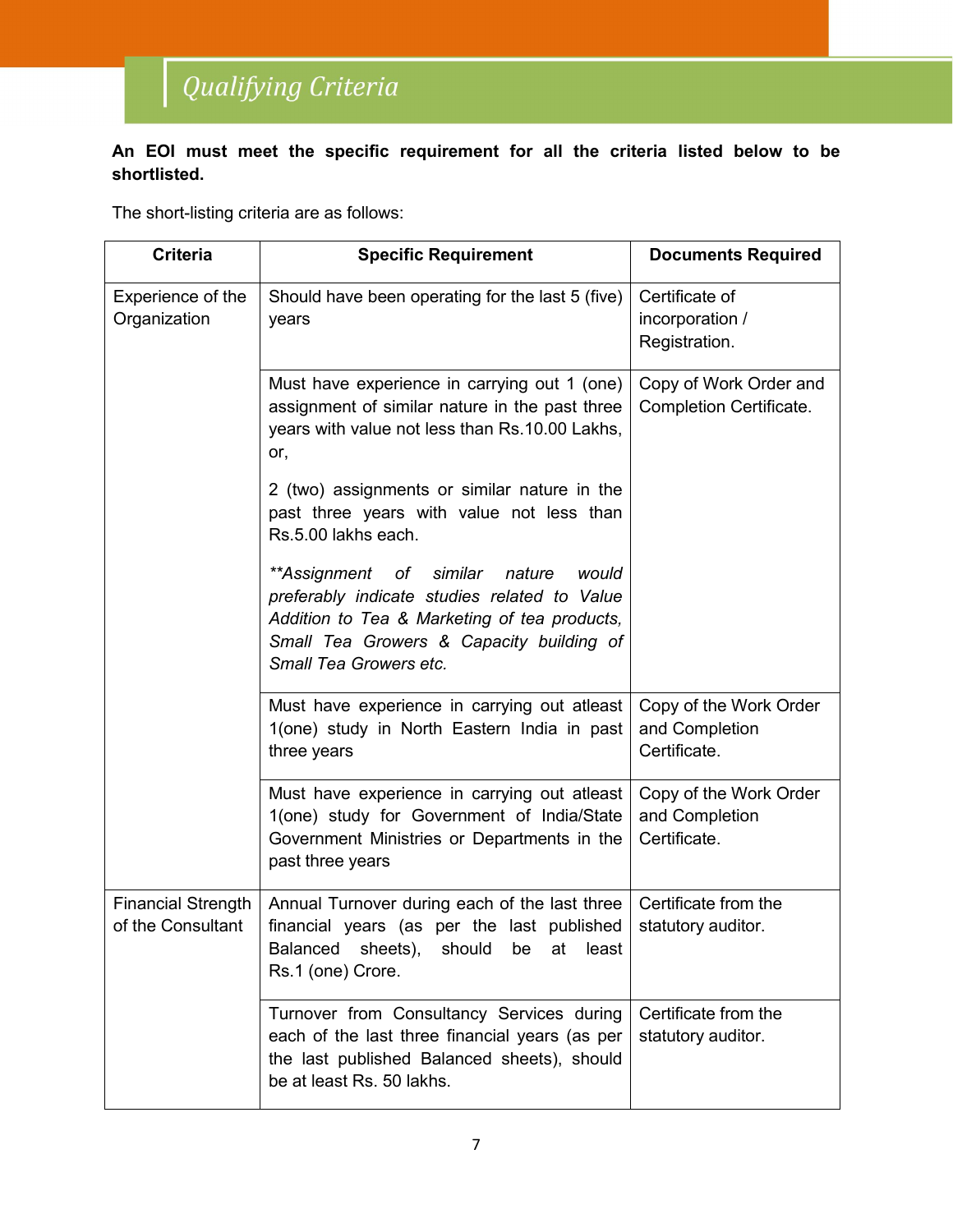| <b>Criteria</b>                                           | <b>Specific Requirement</b>                                                                                                                                                                                        | <b>Documents Required</b>                                                                                            |
|-----------------------------------------------------------|--------------------------------------------------------------------------------------------------------------------------------------------------------------------------------------------------------------------|----------------------------------------------------------------------------------------------------------------------|
| <b>Key Professionals</b><br>Qualification &<br>Experience | Team Leader: Post-graduation qualification in<br>any discipline and at least 15 yrs experience<br>with 5 years as Team Leader.                                                                                     | Curriculum Vitae (CV) of<br>the proposed Team<br>Leader with document in<br>support of experience as<br>Team Leader. |
|                                                           | Tea Expert: Post graduation qualification in<br>Tea husbandry /Botany /Plant Pathology with<br>10 yrs experience in research & development<br>in tea and related areas                                             | Curriculum Vitae (CV) of<br>the proposed member.                                                                     |
|                                                           | Value<br>Chain<br><b>Expert:</b> Post graduation<br>qualification in any science with 10 yrs<br>experience in similar works; viz; development<br>of value added products for tea or other<br>similar products.     | Curriculum Vitae (CV) of<br>the proposed member.                                                                     |
|                                                           | <b>Marketing</b><br>Expert:<br>Post-graduation<br>qualification in marketing management with<br>10 years experience in similar works like<br>E-Commerce,<br>Digital/other<br>IT<br>tools<br>for<br>marketing, etc. | Curriculum Vitae (CV) of<br>the proposed member.                                                                     |
|                                                           | Economics /<br><b>Statistics Expert:</b><br>Post-<br>qualification<br>graduation<br>in<br>Economics/Statistics with 10 years experience<br>in similar works.                                                       | Curriculum Vitae (CV) of<br>the proposed member.                                                                     |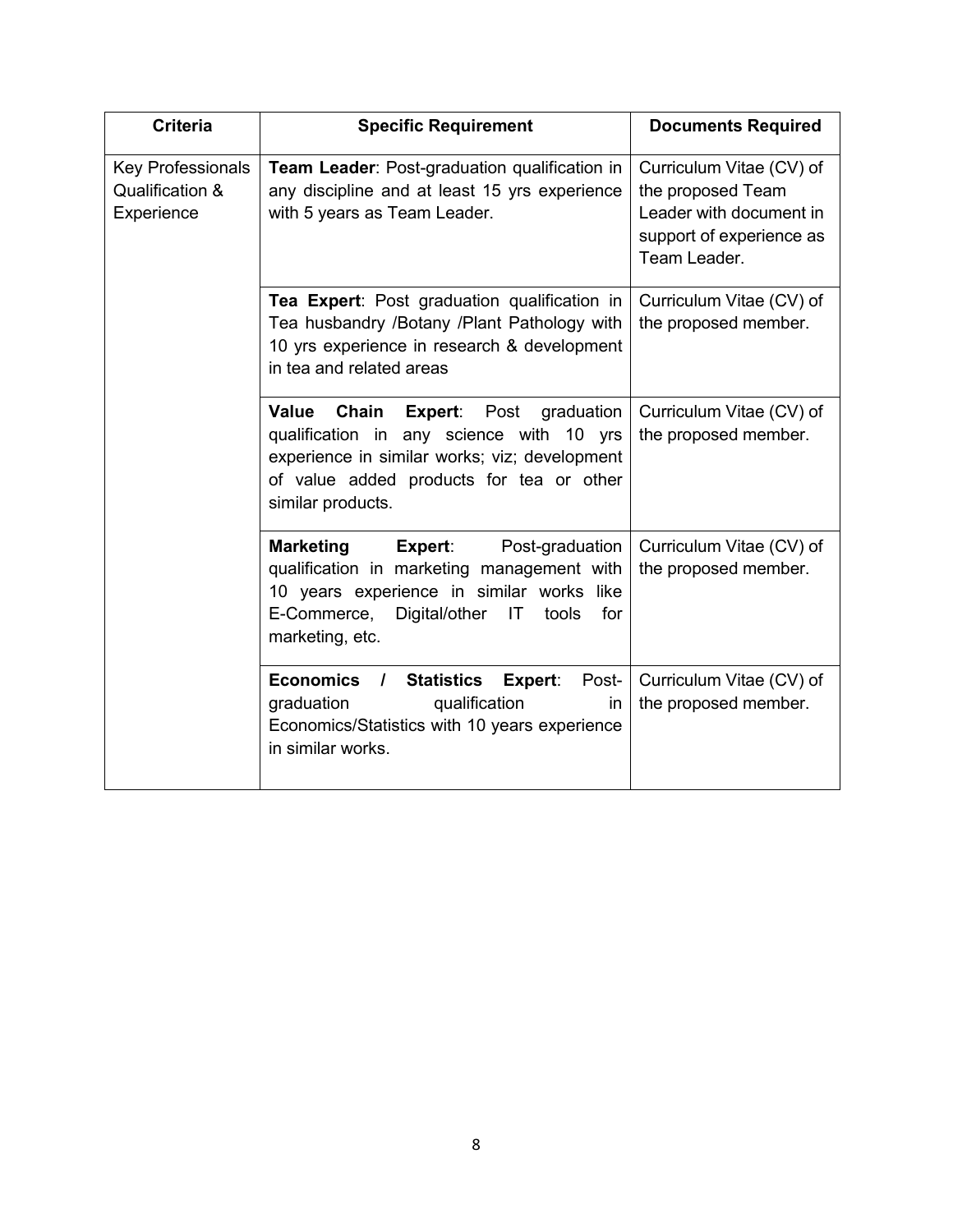[Location, Date]

To: The Asst. General Manager (TEDF), North Eastern Development Finance Corporation Ltd., NEDFi House, G.S. Road, Dispur, Guwahati-781 006, Assam, India.

#### **Sub: Expression of Interest (EOI)**

Dear Sir/Madam,

This is in response to your notice published in (…………………………) on (……………………………..), inviting expression of interest to provide the services for conducting a study on **'Study on the value addition to tea, with special reference to the small tea growers of the North Eastern Region'**, we are hereby submitting our expression of interest. We have attached necessary information according to the standard form. Our correspondence details with regard to this EOI are:

| SI. | <b>Information</b>                                                                                                | <b>Details</b> |
|-----|-------------------------------------------------------------------------------------------------------------------|----------------|
| No. |                                                                                                                   |                |
| 1.  | Name of the Contact Person                                                                                        |                |
| 2.  | <b>Address of the Contact Person</b>                                                                              |                |
| 3.  | Name, designation and contact address of the<br>person to whom all references shall be made<br>regarding this EOI |                |
| 4.  | Telephone No. of the Contact Person                                                                               |                |
| 5.  | Mobile No. of the Contact Person                                                                                  |                |
| 6.  | Fax No. of the Contact Person                                                                                     |                |
| 7.  | Email ID of the Contact Person                                                                                    |                |

We are submitting our Proposal in association with: [Insert name and address of the associated consultant in case of Joint Venture/Consortium]

We hereby declare that all the information and statements furnished by us in this expression of interest is correct to the best of our knowledge and accept that any misinterpretation contained in it may lead to our disqualification.

We understand that NEDFi reserves the right to decide whether or not to pre-qualify our firm without disclosing the reason whatsoever.

We remain,

Yours sincerely,

Authorized Signature [In full and initials]: Name and Title of Signatory: Name of the Consultant: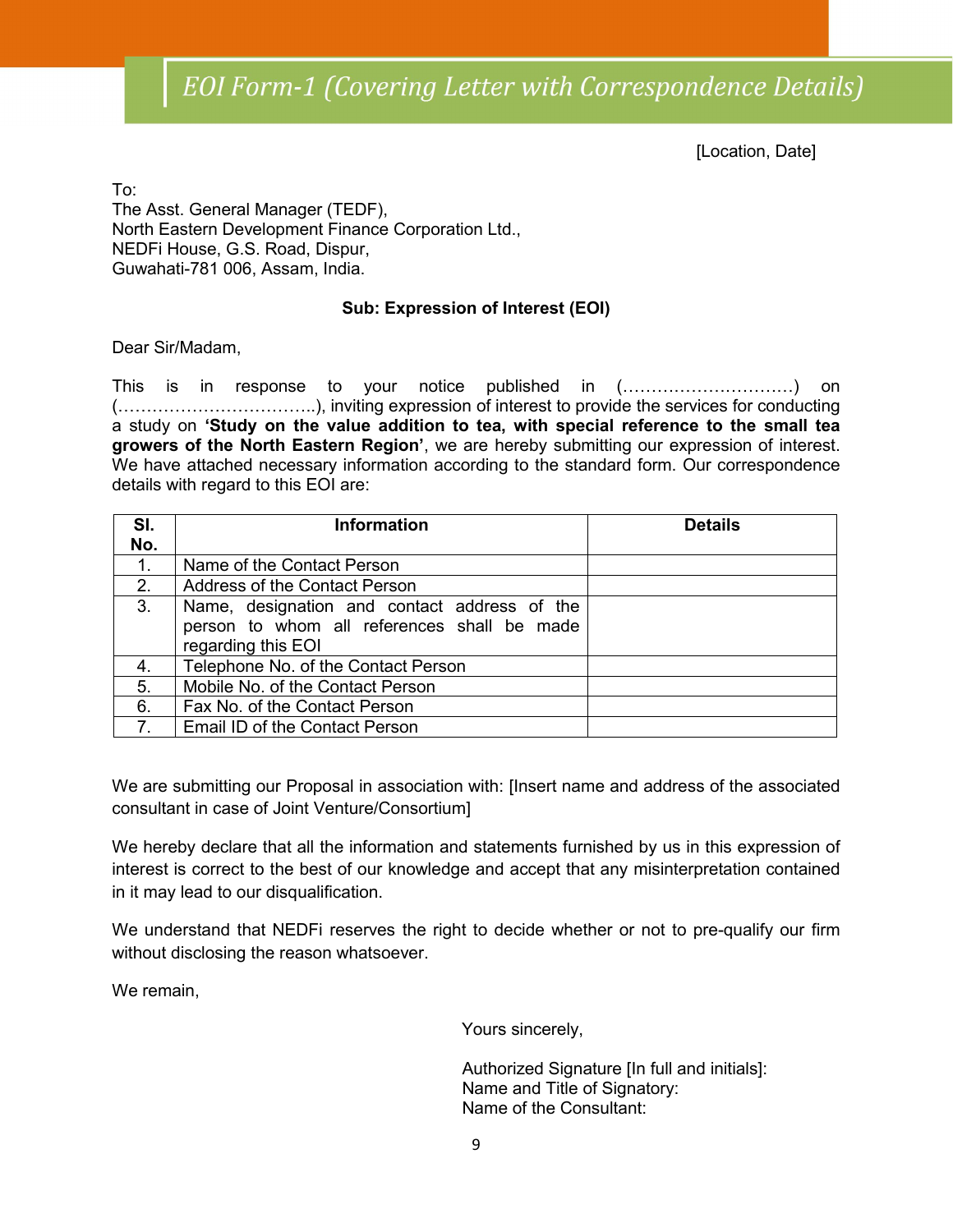## EOI Form-2 (Consultant's Profile)

Address:

#### **I. Lead Consultant**

|    | Name of Lead Consultant                               |  |
|----|-------------------------------------------------------|--|
| 2  | <b>Correspondence Address</b>                         |  |
| 3  | <b>Registered Office Address</b>                      |  |
|    | Legal Status of the Firm                              |  |
| 5  | Year of Incorporation                                 |  |
| 6  | <b>GSTIN No.</b>                                      |  |
|    | PAN No.                                               |  |
|    | Year of commencement of Business                      |  |
| 9  | Experience in consultancy services<br>(indicate year) |  |
|    |                                                       |  |
| 10 | Any other relevant information in                     |  |
|    | support of your expertise in                          |  |
|    | undertaking the assignment                            |  |
|    |                                                       |  |

#### **II. Joint Venture/Consortium\***

|    | Name of Lead Consultant            |  |
|----|------------------------------------|--|
| 2  | <b>Correspondence Address</b>      |  |
| 3  | <b>Registered Office Address</b>   |  |
|    | Legal Status of the Firm           |  |
| 5  | Year of Incorporation              |  |
| 6  | <b>GSTIN No.</b>                   |  |
|    | PAN No.                            |  |
| 8  | Year of commencement of Business   |  |
| 9  | Experience in consultancy services |  |
|    | (indicate year)                    |  |
| 10 | Any other relevant information in  |  |
|    | support of your expertise in       |  |
|    | undertaking the assignment         |  |

\*In case of Joint Venture/Consortium/Association, consultants should submit a Memorandum of understanding or any other document signed between the Lead Partner and the Consortium partner stating their agreement to take up the assignment jointly.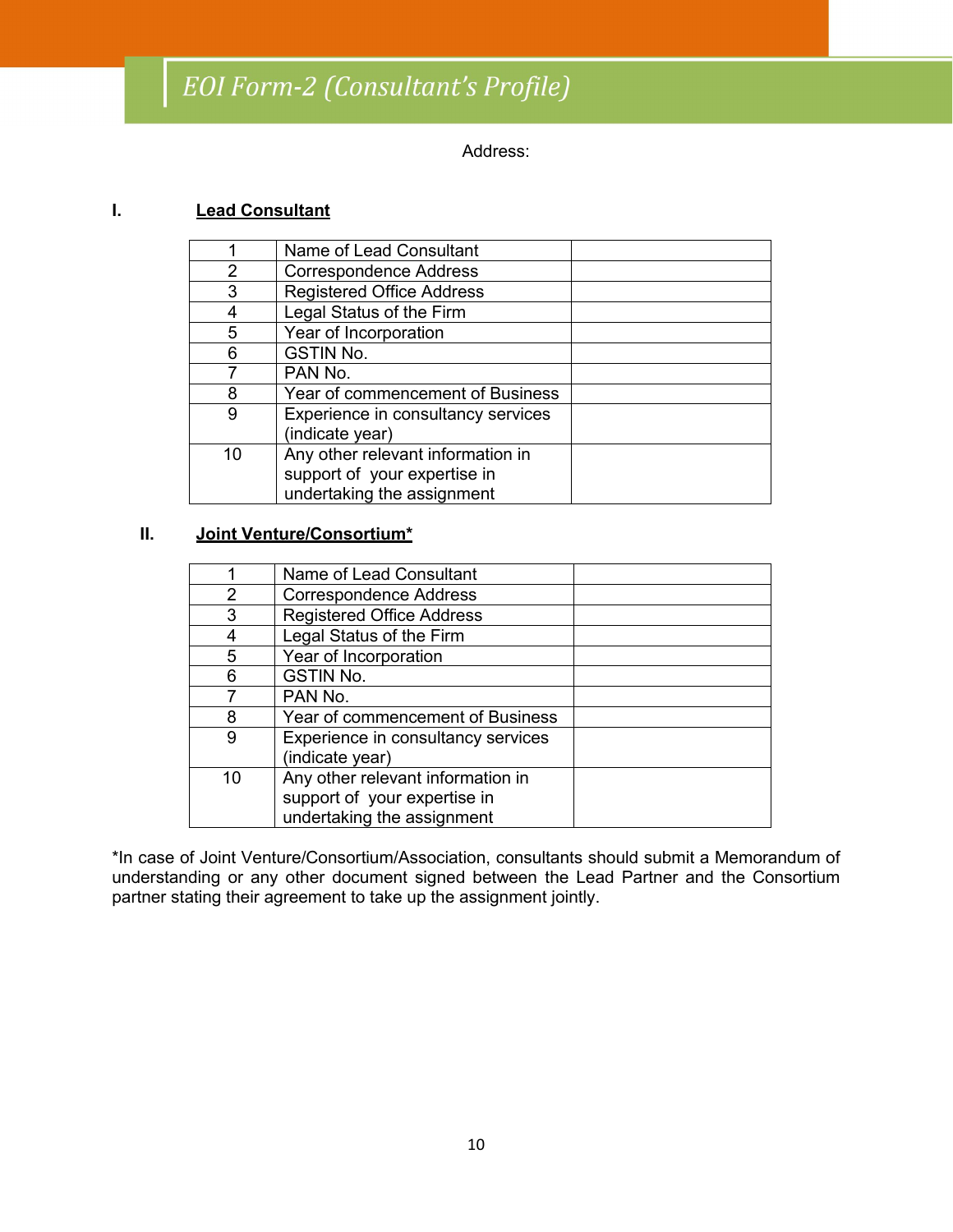#### **I. Annual Turnover of the Lead Consultant**

| Year            | FY 2019-2020 | FY 2020-2021 | FY 2021-2022 |
|-----------------|--------------|--------------|--------------|
| Amount (in Rs.) |              |              |              |

#### **II. Turnover from Consultancy Services of the Lead Consultant**

| Year            | FY 2019-2020 | FY 2020-2021 | FY 2021-2022 |
|-----------------|--------------|--------------|--------------|
| Amount (in Rs.) |              |              |              |

#### **III. Annual Turnover of the Joint Venture/Consortium Partner**

| Year            | FY 2019-2020 | FY 2020-2021 | FY 2021-2022 |
|-----------------|--------------|--------------|--------------|
| Amount (in Rs.) |              |              |              |

#### **IV. Turnover from Consultancy Services of the Joint Venture/Consortium Partner**

| Year            | FY 2019-2020 | FY 2020-2021 | FY 2021-2022 |
|-----------------|--------------|--------------|--------------|
| Amount (in Rs.) |              |              |              |

#### **Note:**

- 1. Please attach Audited Balance Sheets, Profit & Loss Accountand other financial statement for the above period.
- 2. Applicants shall also enclose certificate from its Statutory Auditors stating its total revenue from professional fees arising out from consultancy services during each of the past 3 (three) years. In case the applicant does not have a Statutory Auditor, it shall provide the requisite certificate from Chartered Accountant Firm/Chartered Accountant that ordinarily audits the annual account of the party.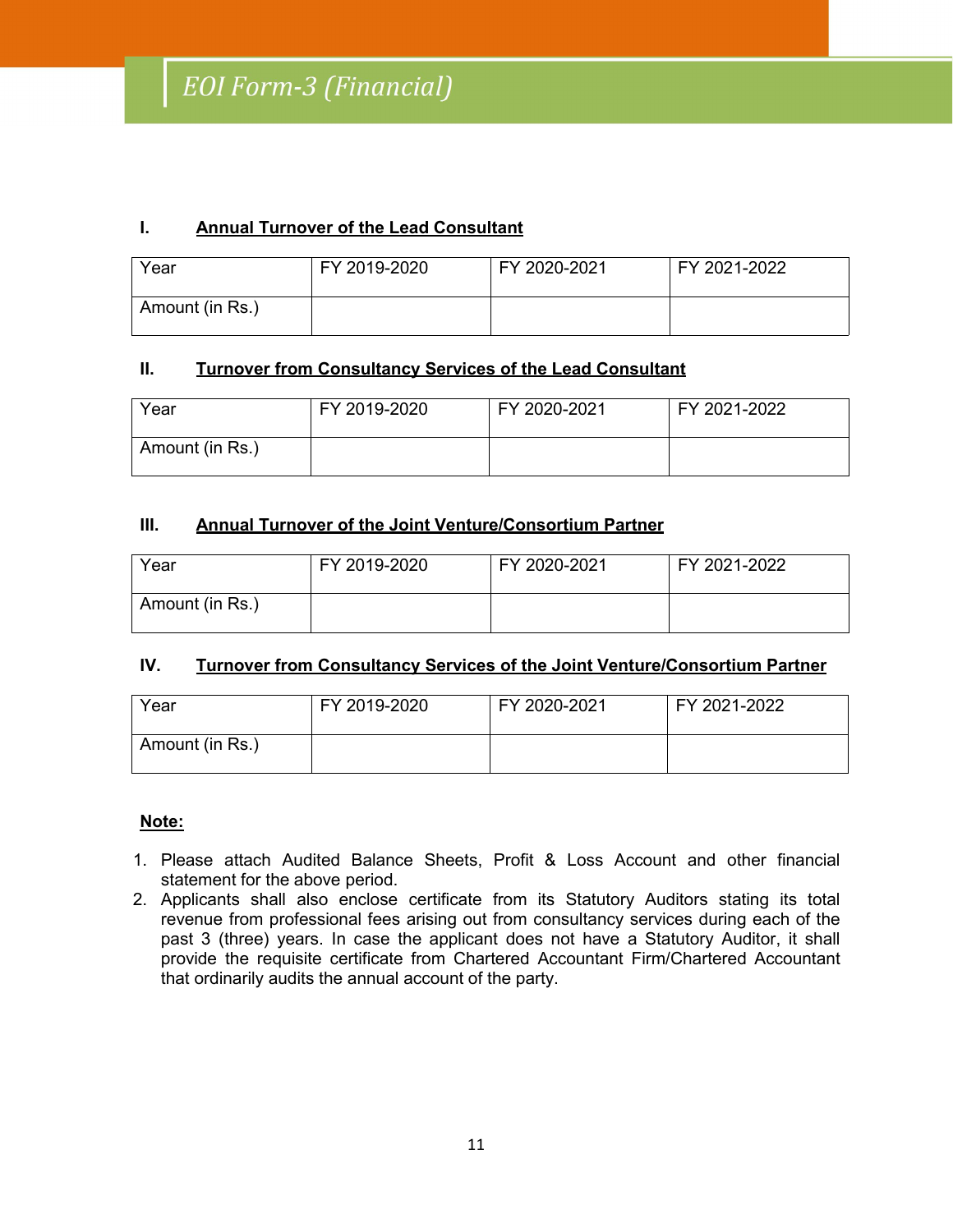Summary of the select projects undertaken during the past 5 (five) years similar to the requirements for the assignment are listed below

| SI.<br>No.     | <b>Name</b><br>of the<br>Project | <b>Name</b><br>of the<br><b>Client</b> | <b>Start</b><br><b>Date</b> | <b>Completion</b><br><b>Date</b> | Value of<br>the Project<br>(in INR) | <b>Brief</b><br><b>Description of</b><br>the Project | $\mathbf 2$ | 3 |
|----------------|----------------------------------|----------------------------------------|-----------------------------|----------------------------------|-------------------------------------|------------------------------------------------------|-------------|---|
|                |                                  |                                        |                             |                                  |                                     |                                                      |             |   |
| $\overline{2}$ |                                  |                                        |                             |                                  |                                     |                                                      |             |   |
| 3              |                                  |                                        |                             |                                  |                                     |                                                      |             |   |

Note:

- Please tick  $(v)$  mark wherever applicable in column 1, 2 and 3.
- Column 1: indicates studies/assignment similar in nature.
- Column 2: indicates studies/assignments conducted in the NER States.
- Column 3: indicates studies/assignments undertaken for the Govt. of India/State Govt. or Departments.
- You may  $(\checkmark)$  tick more than one column wherever applicable.